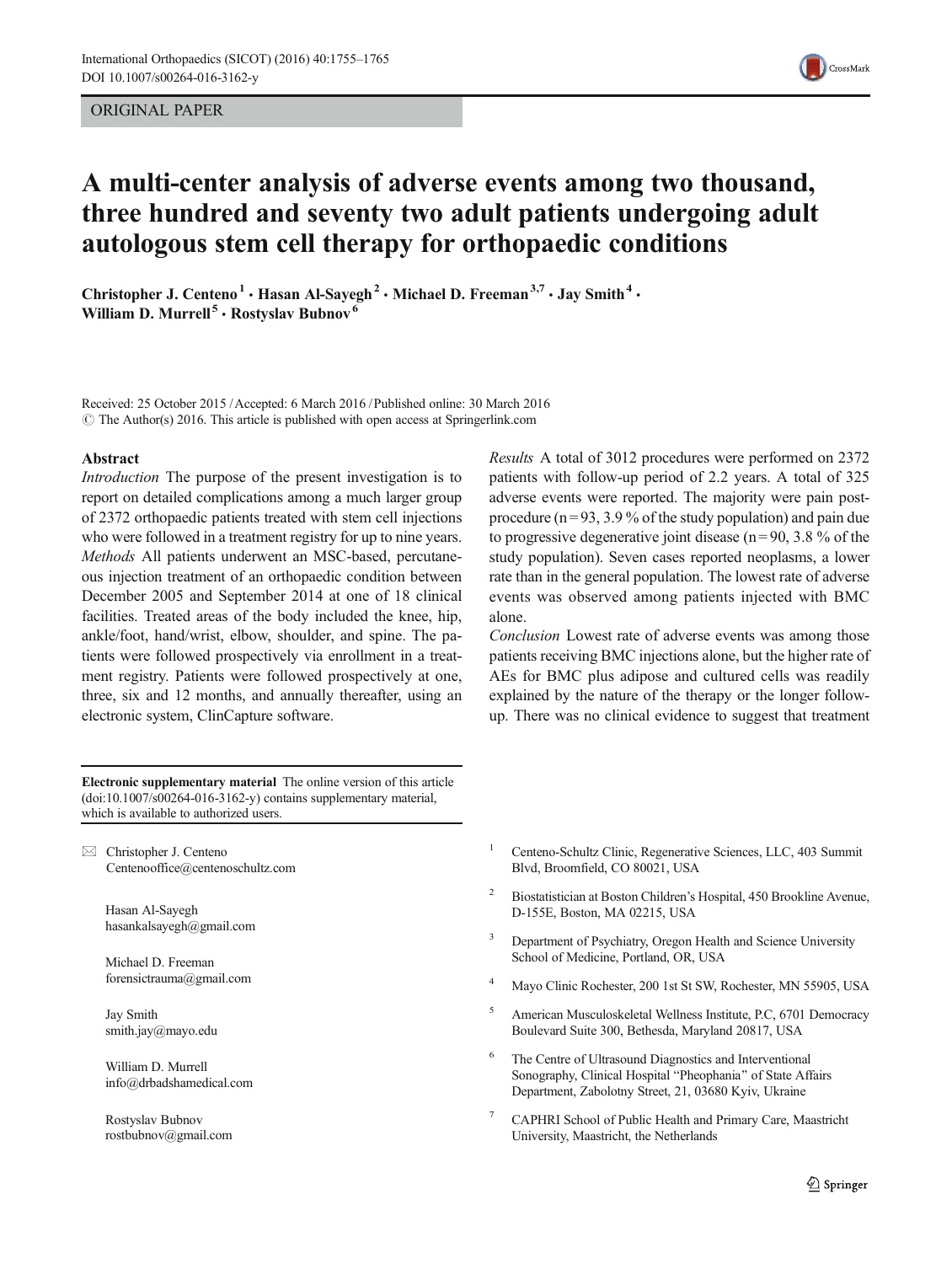with MSCs of any type in this study increased the risk of neoplasm.

Keywords Bone marrow concentrate . Complications . Mesenchymal stem cells · Platelet rich plasma · Registry · Side effects

# Introduction

Autologous mesenchymal stem cells (MSCs) have been utilized to treat degenerative and post-traumatic orthopedic conditions for more than two decades [[1\]](#page-9-0). Because MSCs can differentiate into bone, cartilage, muscle, tendon, and ligament tissue and can use paracrine and other effects to elicit significant changes in injured tissues, their use for treating orthopaedic conditions holds significant promise [\[2](#page-10-0)–[5](#page-10-0)]. In a clinical setting MSCs are typically harvested from bone marrow, then isolated and either re-injected or implanted in the same surgical procedure or culture expanded and then used clinically.

The same surgical procedure use of bone marrow aspirate is known as bone marrow concentrate (BMC). This is a fraction of the whole marrow which is isolated via centrifugation and subsequently injected into joints and surrounding tissue [\[3\]](#page-10-0). BMC contains MSCs and other nucleated cells, including hematopoietic stem cells, endothelial progenitor cells, macrophages, and platelets [\[6](#page-10-0)]. MSCs can also be isolated from marrow aspirate and then expanded in culture as a means of increasing the MSC dose [\[7\]](#page-10-0). In contrast with therapy utilizing BMC in which the entire procedure is performed in the same procedure, in vitro culture-expansion of MSCs requires a one to two week period of preparation and incubation.

A number of studies published over an 18-year span have described the safe use of autologous bone marrow derived MSCs to treat orthopaedic conditions [\[1](#page-9-0), [5,](#page-10-0) [8](#page-10-0)–[12\]](#page-10-0). The results of these studies, bolstered by the results of in vitro and animal studies, indicate that bone marrow derived MSCs carry little to no risk of malignant transformation, and that they are likely safe for use in human orthopaedic applications [\[4,](#page-10-0) [7,](#page-10-0) [13](#page-10-0)–[15\]](#page-10-0). However, no large scale investigations exist with long-term patient follow-up where all complications have been reported, adjudicated, and classified.

We have previously published the results of two treatment registry studies that followed reported complications among 227 (in 2010) and 339 (in 2011) orthopaedic patients treated with culture-expanded MSCs [\[9,](#page-10-0) [14](#page-10-0)]. The purpose of the present investigation is to report on detailed complications among a much larger group of 2372 orthopaedic patients treated with stem cell injections who were followed in a treatment registry for up to nine years. The patients in the present analysis fall into one of the following treatment groups: 1) those who were treated with BMC only; 2) those who were treated with BMC along with an adipose graft, and 3) those who were treated with culture-expanded MSCs.

## Methods

## Participants and settings

Subjects included in the present study are all patients who underwent an MSC-based, percutaneous injection treatment of an orthopaedic condition between December 2005 and September 2014 at one of 18 clinical facilities located in the United States or Australia and who had attained at least a three month follow-up period. Treated conditions included those resulting from degenerative joint changes (i.e., osteoarthritis, degenerative disc disease, degenerative disc disease) as well as trauma (e.g., anterior cruciate ligament injuries, rotator cuff tears, etc.). Treated areas of the body included the knee, hip, ankle/foot, hand/wrist, elbow, shoulder, and spine. Knee, hip, and shoulder patients constituted approximately 87 % of the population.

The patients were followed prospectively via enrollment in a treatment registry. Patients were grouped by type of MSC treatment (see below). The choice of treatment type was left to the treating physician and while there were no exclusion criteria for MSC-treated patients to enter the registry, patients were naturally excluded from treatment if they were found not to be a candidate for the treatment by the attending physician. Reasons for exclusion from treatment included conditions for which the only therapeutic alternative was deemed to be surgery as well as medical conditions that would make MSC therapy difficult. Examples include a completely torn and retracted tendon or ligament, a severely osteoarthritic knee with deformity, severe spinal stenosis with neurologic compromise, and severe rheumatologic conditions like rheumatoid arthritis or systemic lupus erythematosus. Institutional Review Board oversight for the registry protocol was provided by a U.S. Office of Human Research Protections registered organization (#IRB00002637). Outcomes and efficacy of each procedure have been reported previously [\[2,](#page-10-0) [8](#page-10-0), [13,](#page-10-0) [16\]](#page-10-0). Prior to each procedure, physicians discussed risks, benefits, and alternatives to the procedure. Each subject gave both oral and written informed consent for procedure.

Baseline information collected in the registry included primary diagnosis, patient demographics, medical history, and physical examination. Patients were followed prospectively at 1, 3, 6, and 12 months post treatment, and annually thereafter, using an electronic system, ClinCapture software (Clinovo Clinical Data Solutions, Sunnyvale, California). Patients were sent automated e-mails that asked them to respond to a number of questions regarding outcomes, function, and general health. Three e-mails were sent once a week and if the patient failed to respond after three e-mails, the registry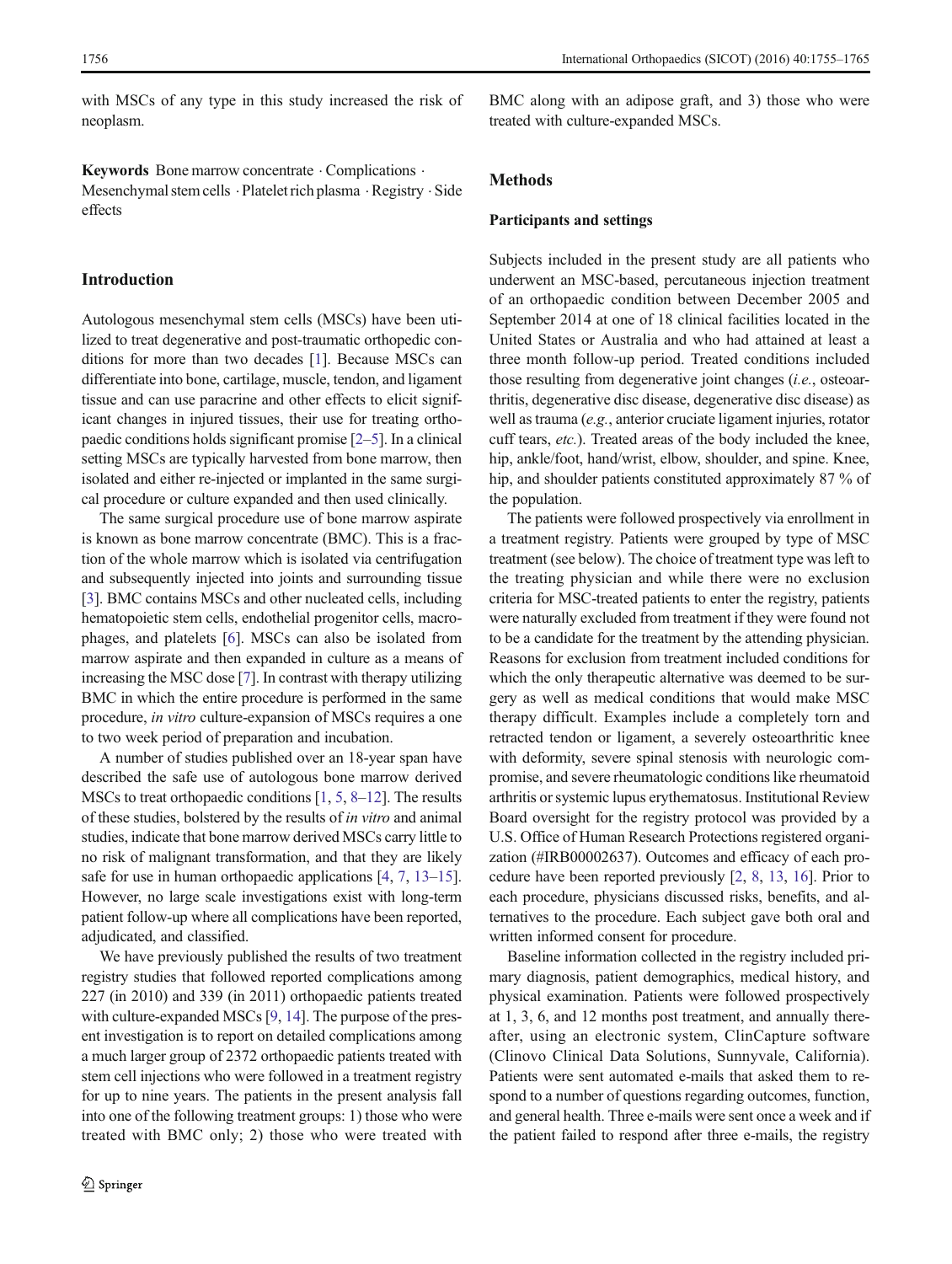staff initiated two phone calls. If the patient failed to respond to these additional two queries, then the time point was considered lost to follow-up and the process began again at the next time point. Attending physicians participating in the registry were also encouraged to report any complications.

In addition to outcome information, patients were also asked the following two questions regarding possible treatment-related adverse events (AEs): "Did you experience any complications you believe may be due to the procedure (i.e., infection, illness, etc.)? If yes, please explain;" and "Have you been diagnosed with any new illness since the procedure? If yes, please explain." The complications questions were intentionally broad in order to capture any change in the patient's health status that could possibly be related to the MSC procedure.

## Treatment groups

The patients were grouped based on type of MSC treatment, as follows: SD (same day aspiration, isolation, and reinjection procedure with BMC), AD (same day aspiration, isolation, and re-injection procedure with BMC plus adipose graft), and CE (culture expanded MSCs re-implanted weeks or months after bone marrow aspiration) (see Supplement 1). All physicians were trained to use the same protocol for bone marrow aspiration, adipose graft, and re-injection procedures.

Two weeks prior to the bone marrow harvest procedure, patients in all groups were restricted from using steroidal and non-steroidal anti-inflammatory drugs in order to avoid possible cytotoxic effects on MSCs [\[17](#page-10-0)]. All injections in this study were confirmed with ultrasound or fluoroscopic imaging to ensure accurate placement. Two to five days prior to the administration of the MSCs to the treatment area, the patient's joint, ligament, or tendon was pre-injected with 12.5 % hypertonic dextrose to promote an inflammatory response and begin the process of tissue repair. The decision to use this protocol was based on promising earlier observations in animal models that this protocol aided tendon healing and improved function in knee osteoarthritis patients and confirmed more recently through stabilization of cartilage volume on MRI in patients receiving only this treatment [\[18](#page-10-0)]. A detailed description of the procedures performed for the SD, AD, and CE groups are provided in our earlier publications [[7](#page-10-0), [9](#page-10-0), [16\]](#page-10-0). Briefly, bone marrow harvest was completed via the collection of approximately 10–15 cc of bone marrow aspirate from the six to ten total sites from the bilateral posterior iliac crests. For the BMC injections (SD and AD groups), the aspirate was centrifuged to separate the buffy coat, resulting in 1–3 ml of BMC generally containing  $0.2 - 1.5 \times 10^8$  nucleated cells. Platelet rich plasma (PRP) and platelet lysate (PL) was concurrently prepared and injected along with the BMC into the target region on the same day as the bone marrow aspiration. In the AD group, an additional component of minimally processed lipo-aspirate

which had been separated from the aqueous and oil components was co-injected along with the BMC (3–7 cc) and PRP and PL solution [[7\]](#page-10-0). All isolation techniques for PRP, PL, SD, AD, and CE were standardized using a standard operating procedure (SOP) protocol that has been described in previous publications [\[7,](#page-10-0) [9,](#page-10-0) [16\]](#page-10-0). Specifically, purpose built kits were not used, but all sites used the same off the shelf disposable lab supplies and the same or similar equipment such as centrifuges, pipettes, and microscopy. Staff at each site were trained in these SOP protocols. Based off the PLRA classification, the type of PRP produced is 1 cc of 14x/−/−/NO [[19\]](#page-10-0) but baseline platelet counts were not obtained. In the CE group, MSCs isolated from the bone marrow aspirate were expanded in an autologous based culture media for 12–16 days prior to injection into the joint space (1–3 cc in PL with dose ranges generally from  $0.1-6 \times 10^7$  MSCs) or musculoskeletal structure (see Supplement 1 which elaborates on treatment differences between groups) [[14\]](#page-10-0). Injectate volumes and dose were recorded, but not controlled and were determined by the treating physician.

#### Adverse events adjudication

AEs accessed from the treatment registry were initially sorted into one of 20 categories: allergic, bone, cardiac, endocrine, gastrointestinal, immune, infection, lab work, neoplasm, neurologic, pain-post procedure, pain due to progressive DJD, pain-other areas, pain-other, pulmonary, renal, rheumatological, skin, vascular, and other.

AEs were further categorized by the attending physician as: (1) serious adverse events (SAEs) or non-SAEs (2) expected or unexpected, and, as appropriate (3) related to the implantation procedure or related to stem cells (not mutually exclusive). AEs related to the implantation procedure or the stem cells were further defined as "definite," "possible," "unlikely," or "not related." SAEs were defined using guidelines developed by the United States Department of Health and Human Services [[20](#page-10-0)]. This is defined as any untoward event that results in death, is life-threatening, requires inpatient hospitalization or causes prolongation of existing hospitalization, results in persistent or significant disability/incapacity, or requires intervention to prevent permanent impairment or damage. All "possible" SAEs were tabulated by one author (CJC) and then provided to five independent physician reviewers who were blinded to any initial or subsequent adjudication by another reviewer. The tabulating author (CJC) also remained blinded as to the identity of the physician who performed any specific independent adjudication. The independent reviewers were unrelated to the treating physicians in the study. Independent reviewers were recruited via an electronic discussion board for physicians if they: (1) had experience in using platelet rich plasma or stem cells for orthopaedic conditions (2) were a practicing physician in private or academic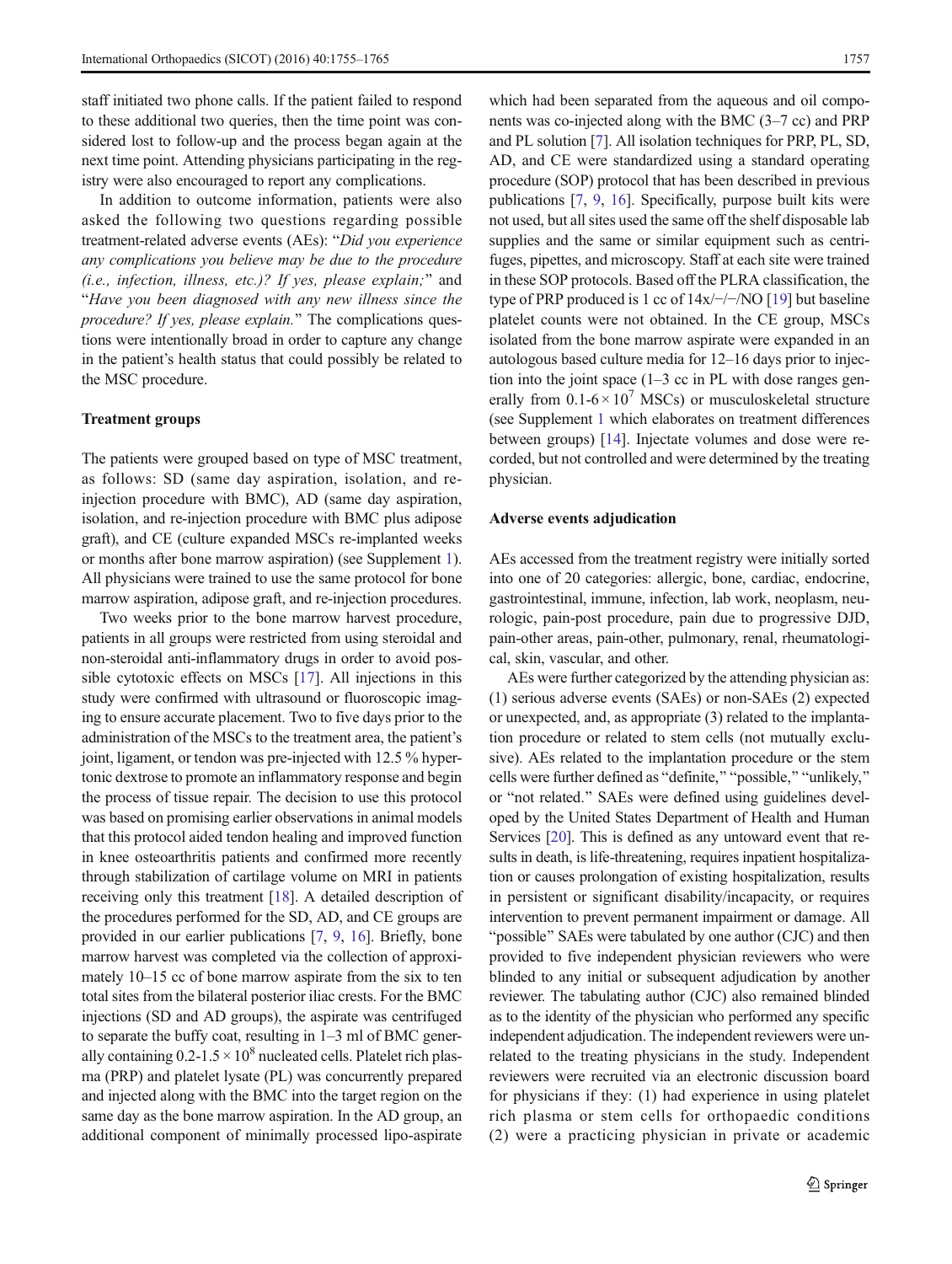<span id="page-3-0"></span>



practice (Mishra, Feb 2009). In order to estimate the AE incidence, a person-time metric was calculated based on the number of patients and the amount of time they were followed from the time of treatment. The follow-up period was calculated from the date of the procedure to the date of data access or study exit.

## Statistical analysis

The treatment groups were described by age, body-mass index (BMI), follow-up time, gender, and the joint/area treated. Frequency, proportion, and the rate of AEs by category were reported for each treatment group. AE rates were compared between treatment groups using a chisquare test. Frequency, proportion, and rate were also

reported for SAEs, expected AEs, procedure-related AEs, and stem cell-related AEs. Categorical differences in proportions and rates between groups were analyzed using a chi-square test. Post hoc pair-wise comparisons between groups were made using chi-square or Fisher's exact test, as appropriate. AE incidence rates were calculated by dividing the frequency of a specific AE by the total personyear (PY) denominator, with the results reported per 100 PY. Logistic regression analysis for binary outcomes was used to quantify the risk of reporting an AE, SAE, and treatment-related AE by treatment group, and adjusted for potential predictive or confounding factors (i.e., length of follow-up, age, gender, and body area treated). All statistical analyses were performed using SAS software version 9.4 [\[21\]](#page-10-0).

Table 1 Baseline characteristics and mean follow-up periods in years

|                 | <b>SD</b> |      |        | AD             |                |        | CE             |      |        | Total       |      |        |  |
|-----------------|-----------|------|--------|----------------|----------------|--------|----------------|------|--------|-------------|------|--------|--|
|                 | N         | Mean | St. D. | N              | Mean           | St. D. | N              | Mean | St. D. | N           | Mean | St. D. |  |
| Age             | 1589      | 55.6 | 14.2   | 246            | 60.0           | 10.9   | 535            | 53.4 | 13.2   | 2370        | 55.6 | 13.8   |  |
| BMI             | 1447      | 26.5 | 4.8    | 226            | 27.1           | 4.2    | 347            | 26.5 | 4.5    | 2020        | 26.6 | 4.7    |  |
| Follow-up time  | 1590      | 1.5  | 1.1    | 247            | 1.8            | 1.1    | 535            | 4.4  | 1.8    | 2372        | 2.2  | 1.8    |  |
|                 | N         | $\%$ |        | N              | $\%$           |        | N              | $\%$ |        | $\mathbf N$ | $\%$ |        |  |
| Gender          |           |      |        |                |                |        |                |      |        |             |      |        |  |
| Male            | 964       | 60.6 |        | 134            | 54.3           |        | 343            | 64.1 |        | 1441        | 60.8 |        |  |
| Female          | 626       | 39.4 |        | 113            | 45.7           |        | 192            | 35.9 |        | 931         | 39.2 |        |  |
| Joint/body area |           |      |        |                |                |        |                |      |        |             |      |        |  |
| Knee            | 878       | 55.2 |        | 234            | 94.7           |        | 278            | 52.0 |        | 1390        | 58.6 |        |  |
| Hip             | 366       | 23.0 |        | 6              | 2.4            |        | 124            | 23.2 |        | 496         | 20.9 |        |  |
| Foot/ ankle     | 126       | 7.9  |        | $\overline{2}$ | 0.8            |        | 43             | 8.0  |        | 171         | 7.2  |        |  |
| Spine           | 15        | 0.9  |        | $\overline{0}$ | $\overline{0}$ |        | 44             | 8.2  |        | 59          | 2.5  |        |  |
| Shoulder        | 144       | 9.1  |        | 3              | 1.2            |        | 30             | 5.6  |        | 177         | 7.5  |        |  |
| Hand/ elbow     | 52        | 3.3  |        | $\overline{2}$ | 0.8            |        | 13             | 2.4  |        | 67          | 2.8  |        |  |
| General         | 9         | 0.6  |        | $\mathbf{0}$   | $\mathbf{0}$   |        | $\mathfrak{Z}$ | 0.6  |        | 12          | 0.5  |        |  |

Median age of the study population is 57 years (inter-quartile range = 48-65). Female proportion is 39.2 %,  $SD$  = same-day bone marrow concentrate;  $AD =$ bone marrow concentrate with adipose graft;  $CE =$  culture expanded stem cells  $BMI =$ body mass index, St. D. = standard deviation]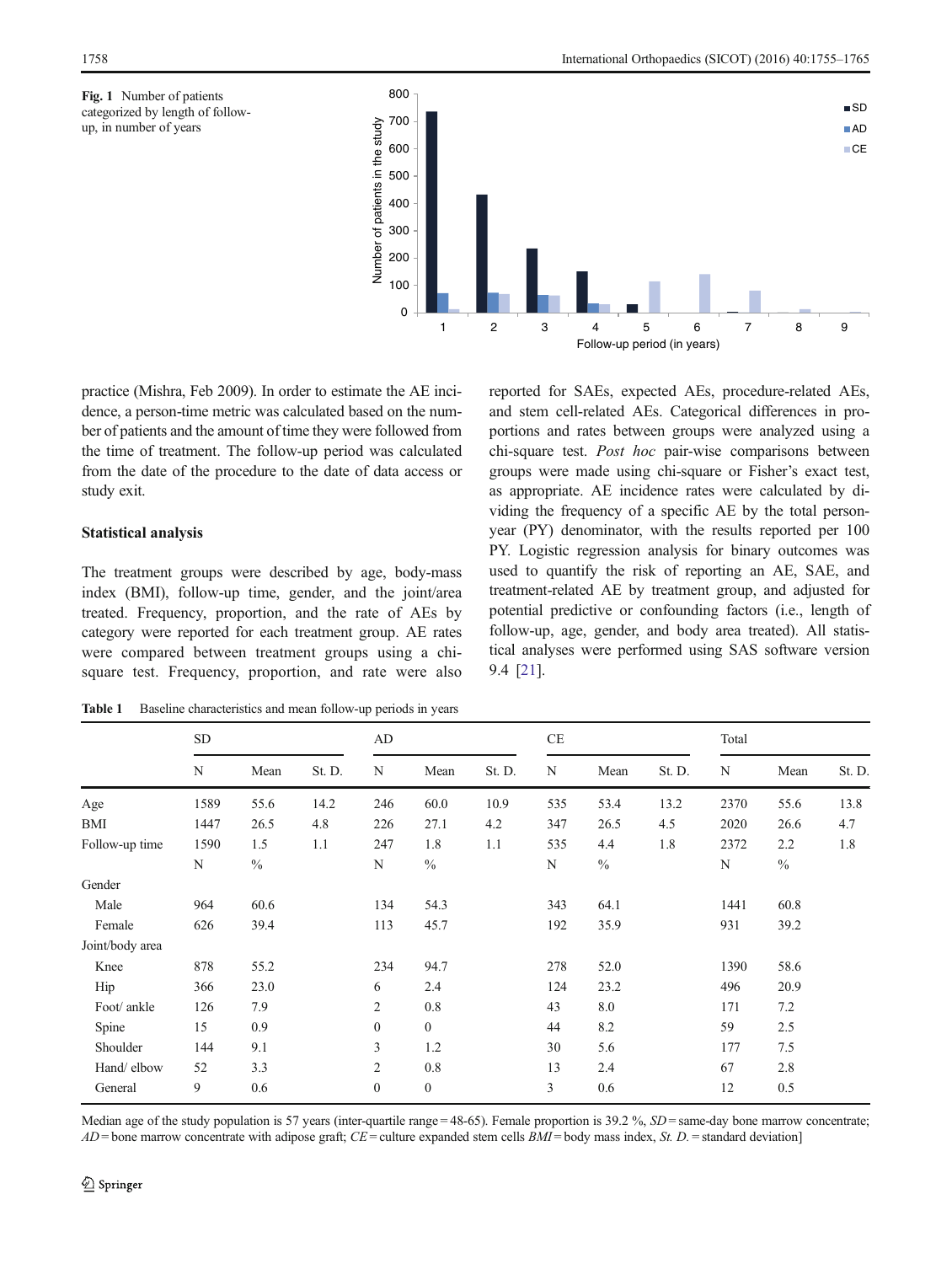Fig. 2 Flow chart demonstrating the distribution and number of serious adverse events, as they related to to procedure type or stem cells. AE = adverse event



## **Results**

There were 2372 patients in the registry who were treated with any one of the three autologous MSC protocols in the period between December 2005 and September 2014. The follow-up period ranged from 1 month to 8.8 years, with 2.2 years mean follow-up time. In the SD group 1590 patients were treated (1949 BMC injections), 247 patients were treated in the AD group (364 BMC injections with adipose graft), and 535 patients were treated in the CE group (699 culture-expanded MSCs procedures). The higher number of procedures than patients indicates both serial procedures that occurred at different times and/or bilateral or multiple joint procedures that occurred in the same treatment session. The CE group was followed for an average of 4.4 years (3 months to 9 years), and the SD and AD groups were followed for an average of 1.1 (3 months-5 years) and 1.8 years (3 months to 4 years), respectively (see Fig. [1](#page-3-0)). Other baseline characteristics are reported in Table [1.](#page-3-0)

There were a total of 325 AEs reported by 287 patients (12.1 % of the study population), with 36 reported SAEs,

representing 1.5 % of the study population and incidence of 0.7/100 PY (see Fig. 2 and Table [2\)](#page-5-0). SAE incidences were significantly different between groups, with the CE group reporting the highest incidence at 1.1/100 PY, versus 0.9/100 PY in the AD group and 0.4/100 PY in the SD group  $(P=0.006)$ . There were 38 AEs that were deemed to be definitely related to the procedures (1.6 % of the total population) and ten AEs definitely related to stem cells (0.4 % of the total population). Incidences of procedure- and stem cell-related AEs were not significantly different between treatment groups.

The majority of AEs were post-procedure pain or attributed to degenerative joint disease (DJD) for which the treatment was sought (Fig. [3](#page-6-0)). There were 93 reports of post-procedure pain (3.9 % of the study population), and 90 reports of pain due to DJD (3.8 % of the study population) (Table [2](#page-5-0)). There were 27 AEs classified as "other" (i.e., that did not fit into any of the described categories) and "pain in other areas" was reported by 16 patients. This last category describes AEs where the patient reported pain in an area that was not treated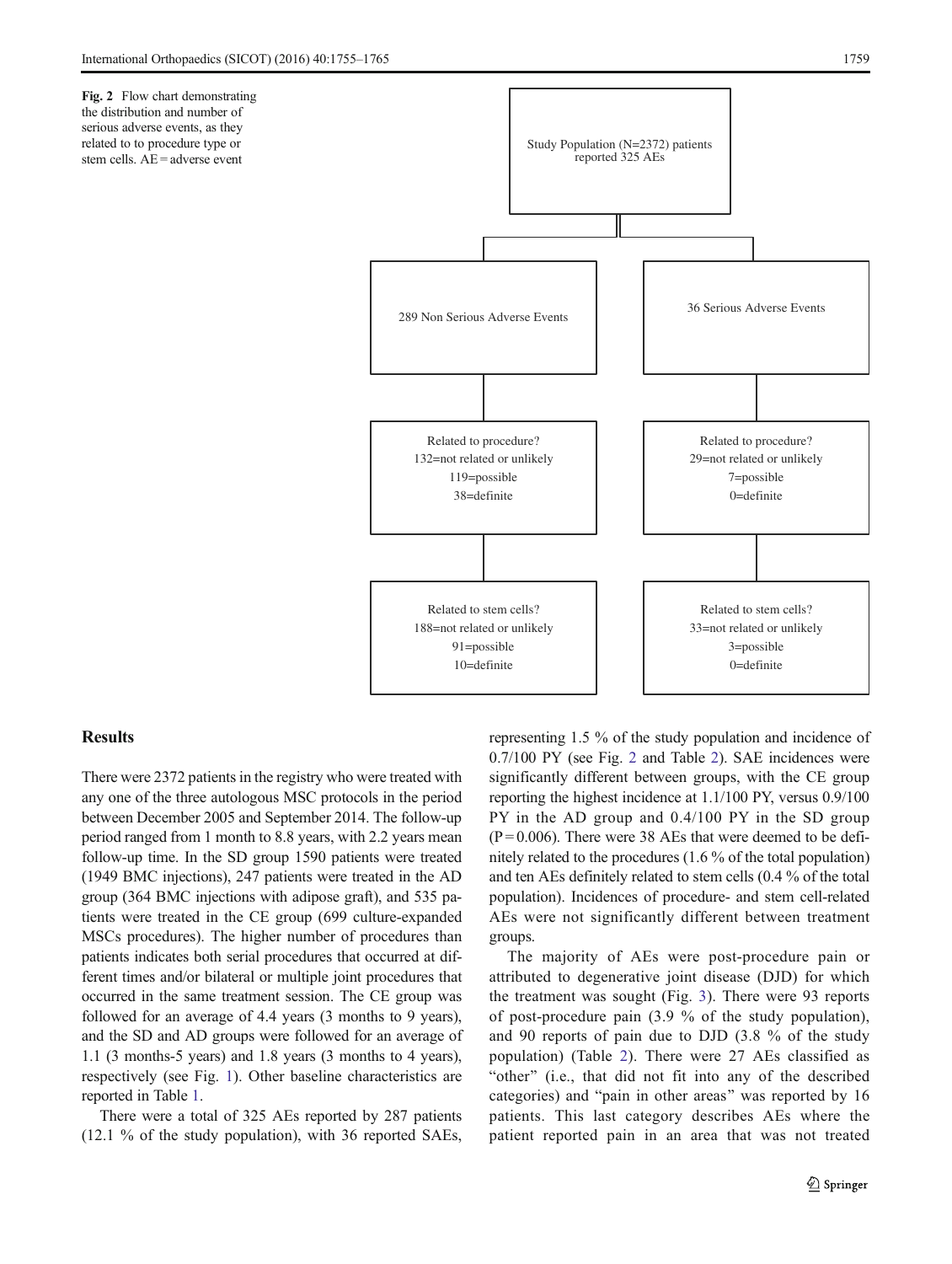<span id="page-5-0"></span>

| Table 2 Frequency, proportion, and incidence (per 100 person-years) for serious adverse events, expected, procedure-related, stem cell-related adverse |
|--------------------------------------------------------------------------------------------------------------------------------------------------------|
| events (AE) and AE categories                                                                                                                          |

|                         | <b>SD</b>        |               | AD               |                          |               | CE               |                  |               | Total            |                |               | P-value   |        |
|-------------------------|------------------|---------------|------------------|--------------------------|---------------|------------------|------------------|---------------|------------------|----------------|---------------|-----------|--------|
|                         | ${\bf N}$        | $\frac{0}{0}$ | Incidence        | N                        | $\frac{0}{0}$ | Incidence        | $\mathbf N$      | $\frac{0}{0}$ | Incidence        | $\mathbf N$    | $\frac{0}{0}$ | Incidence |        |
| <b>SAE</b>              |                  |               |                  |                          |               |                  |                  |               |                  |                |               |           | 0.006  |
| No                      | 107              | 6.7           | 4.66             | 26                       | 10.6          | 5.89             | 160              | 30.2          | 6.89             | 295            | 12.5          | 5.78      |        |
| Yes                     | $\overline{7}$   | 0.4           | 0.3              | $\overline{\mathcal{L}}$ | 1.6           | 0.91             | 25               | 4.7           | 1.11             | 36             | 1.5           | 0.7       |        |
| Expected                |                  |               |                  |                          |               |                  |                  |               |                  |                |               |           | 0.503  |
| No                      | 98               | 6.2           | 4.22             | 28                       | 11.4          | 6.34             | 160              | 30.2          | 6.89             | 286            | 12.1          | 5.6       |        |
| Yes                     | 16               | 1.0           | 0.77             | 2                        | 0.8           | 0.45             | 21               | 4.0           | 0.9              | 39             | 1.6           | 0.76      |        |
| Related to procedure    |                  |               |                  |                          |               |                  |                  |               |                  |                |               |           | 0.284  |
| Not related or unlikely | 38               | 2.4           | 1.62             | 10                       | 4.1           | 2.33             | 113              | 21.4          | 4.99             | 161            | 6.8           | 3.21      |        |
| Possible                | 55               | 3.5           | 2.44             | 15                       | 6.1           | 3.4              | 56               | 10.6          | 2.41             | 126            | 5.3           | 2.54      |        |
| Definite                | 21               | 1.3           | 0.9              | 5                        | 2.0           | 1.13             | 12               | 2.3           | 0.52             | 38             | 1.6           | 0.74      |        |
| Related to stem cells   |                  |               |                  |                          |               |                  |                  |               |                  |                |               |           | 0.289  |
| Not related or unlikely | 68               | 4.3           | 2.9              | 17                       | 6.9           | 3.99             | 136              | 25.7          | 5.86             | 221            | 9.3           | 4.33      |        |
| Possible                | 39               | 2.4           | 1.77             | 12                       | 4.9           | 2.72             | 43               | $8.1\,$       | 1.85             | 94             | 4.0           | 1.84      |        |
| Definite                | 7                | 0.4           | 0.3              | $\mathbf{1}$             | 0.4           | 0.23             | $\overline{c}$   | 0.4           | 0.09             | 10             | 0.4           | 0.2       |        |
| Category                |                  |               |                  |                          |               |                  |                  |               |                  |                |               |           |        |
| Allergic                | 6                | 0.4           | 0.26             | $\boldsymbol{0}$         | 0.0           | $\boldsymbol{0}$ | 5                | 0.9           | 0.22             | 11             | 0.5           | 0.22      |        |
| Bone                    | $\boldsymbol{0}$ | 0.0           | $\boldsymbol{0}$ | $\boldsymbol{0}$         | 0.0           | $\boldsymbol{0}$ | $\mathbf{1}$     | 0.2           | 0.04             | $\mathbf{1}$   | 0.0           | 0.02      |        |
| Cardiac                 | 3                | 0.2           | 0.13             | 3                        | 1.2           | 0.68             | $\overline{c}$   | 0.4           | 0.09             | 8              | 0.3           | 0.16      |        |
| Endocrine               | $\mathbf{0}$     | 0.0           | $\overline{0}$   | $\boldsymbol{0}$         | 0.0           | $\boldsymbol{0}$ | $\overline{4}$   | 0.8           | 0.17             | $\overline{4}$ | 0.2           | 0.08      |        |
| Gastrointestinal        | 1                | 0.1           | 0.04             | $\boldsymbol{0}$         | 0.0           | $\boldsymbol{0}$ | $\overline{c}$   | 0.4           | 0.09             | 3              | 0.1           | 0.06      |        |
| Immune                  | 3                | 0.2           | 0.13             | $\boldsymbol{0}$         | 0.0           | $\mathbf{0}$     | 6                | 1.1           | 0.26             | 9              | 0.4           | 0.18      |        |
| Infection               | $\mathbf{1}$     | 0.1           | 0.04             | $\mathbf{1}$             | 0.4           | 0.23             | 4                | 0.8           | 0.17             | 6              | 0.3           | 0.12      |        |
| Lab work                | $\overline{c}$   | 0.1           | 0.09             | $\boldsymbol{0}$         | 0.0           | $\mathbf{0}$     | 5                | 0.9           | 0.22             | 7              | 0.3           | 0.14      |        |
| Neoplasm                | $\mathbf{1}$     | 0.1           | 0.04             | $\boldsymbol{0}$         | 0.0           | $\mathbf{0}$     | 6                | 1.1           | 0.26             | 7              | 0.3           | 0.14      |        |
| Neurologic              | $\overline{c}$   | 0.1           | 0.09             | $\mathfrak{2}$           | 0.8           | 0.45             | 10               | 1.9           | 0.43             | 14             | 0.6           | 0.28      |        |
| Other                   | 11               | 0.7           | 0.47             | $\mathfrak{2}$           | 0.8           | 0.45             | 14               | 2.6           | 0.6              | 27             | 1.1           | 0.53      |        |
| Pain-other area         | 6                | 0.4           | 0.26             | 3                        | 1.2           | 0.45             | 8                | 1.5           | 0.34             | 17             | 0.7           | 0.32      |        |
| Pain-post procedure     | 37               | 2.3           | 1.58             | 11                       | 4.5           | 2.49             | 45               | 8.5           | 1.94             | 93             | 3.9           | 1.78      |        |
| Pain-DJD                | 30               | 1.9           | 1.28             | 6                        | 2.4           | 1.36             | 54               | 10.2          | 2.33             | 90             | 3.8           | 1.84      |        |
| Pulmonary               | $\boldsymbol{0}$ | 0.0           | $\boldsymbol{0}$ | $\boldsymbol{0}$         | 0.0           | $\boldsymbol{0}$ | $\overline{c}$   | 0.4           | 0.09             | 2              | 0.1           | 0.04      |        |
| Renal                   | $\overline{0}$   | 0.0           | $\boldsymbol{0}$ | $\mathbf{1}$             | 0.4           | 0.23             | 3                | 0.6           | 0.13             | 4              | 0.2           | 0.08      |        |
| Rheumatological         | $\mathbf{1}$     | 0.1           | 0.04             | $\boldsymbol{0}$         | 0.0           | $\boldsymbol{0}$ | $\boldsymbol{0}$ | 0.0           | $\boldsymbol{0}$ | $\mathbf{1}$   | 0.0           | 0.02      |        |
| Skin                    | $\overline{c}$   | 0.1           | 0.09             | $\boldsymbol{0}$         | 0.0           | $\boldsymbol{0}$ | 5                | 0.9           | 0.22             | $\tau$         | 0.3           | 0.14      |        |
| Vascular                | 8                | 0.5           | 0.34             | $\mathbf{1}$             | 0.4           | 0.23             | 5                | 0.9           | 0.22             | 14             | 0.6           | 0.28      |        |
| Total                   | 114              | 7.2           | 4.87             | 30                       | 12.2          | 6.79             | 181              | 34.2          | 7.79             | 325            | 13.7          | 6.42      | 0.0001 |

 $SAE$  = serious adverse event

(i.e., the knee was treated and the patient reported new onset shoulder pain). Frequencies of neurologic, vascular, and allergic AEs were 14 (0.6 %), 14 (0.6 %), and 11 (0.5 % of the study population), respectively (Table 2). Among SAEs the most frequent categories were neoplasm, neurologic, and vascular events (Table [3\)](#page-6-0). There were seven neoplasm cases representing 0.3 % of the study population, with an incidence of 0.14/100 PY. The difference in neoplasm rates between groups was not statistically significant. Serious neurologic and vascular events were six and five cases, respectively, representing 0.25 % and 0.21 % of the total population.

Results of the SAE adjudication are reported in Table [4](#page-7-0) and the Addendums. In Addendum 1, the adjudications of the six reviewers regarding the relatedness of the 36 SAEs are recorded. A majority opinion (as defined by >50 % agreement) was present in all but two SAEs (#15 and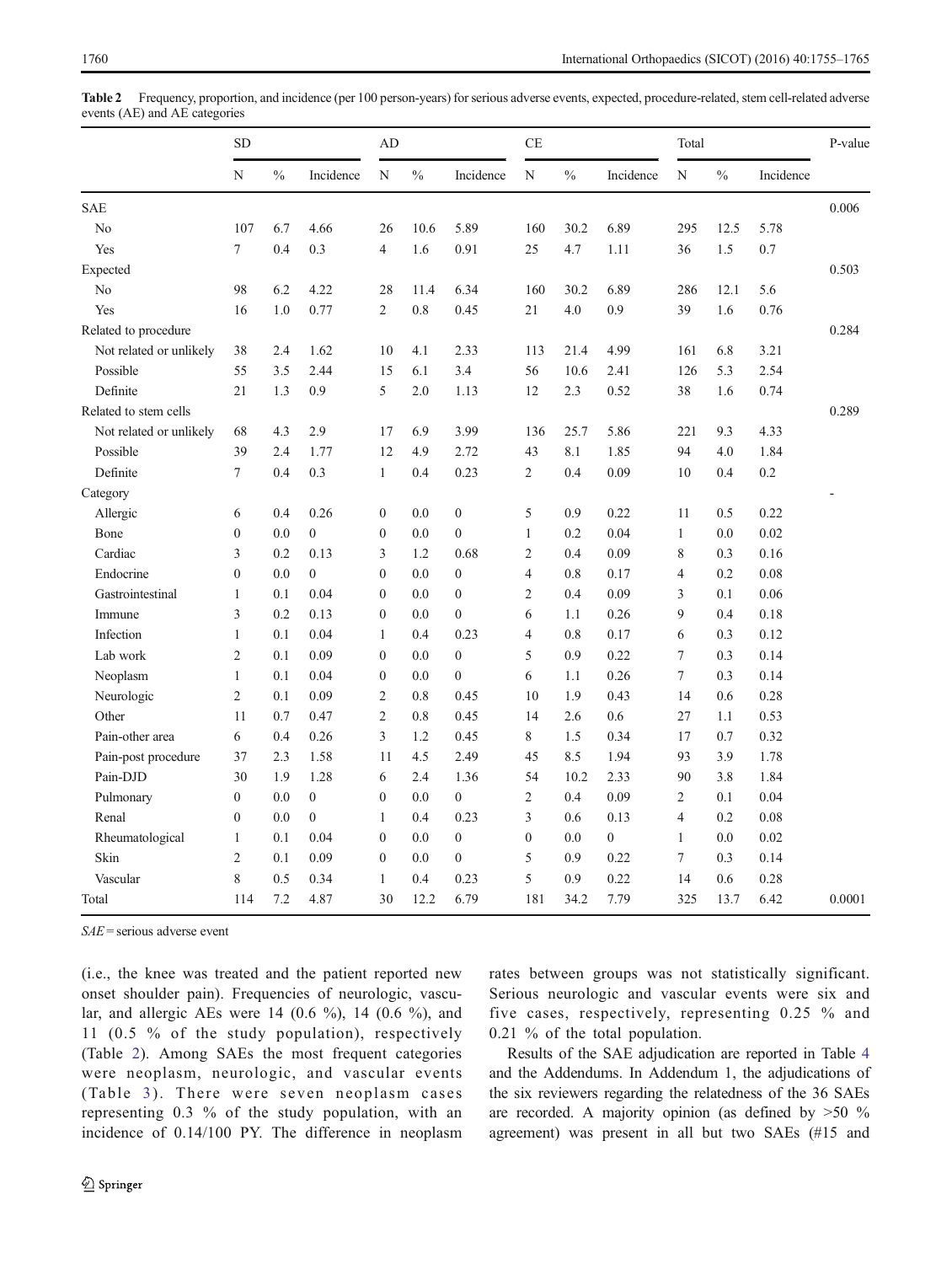<span id="page-6-0"></span>

Fig. 3 Proportions of adverse event (AE) subcategories versus the total number of AEs. "Other systems" include endocrine, renal, gastrointestinal, pulmonary, bone, and rheumatological, with <1 % each. DJD = degenerative joint disease

#30). Addendum 2 includes the results, by reviewer, of the relationship of the SAE to the procedure. In total, 19/36 (53 %) of the SAEs were considered as not related or unlikely to be related to the procedure. There were 13/ 36 cases or 36 % in which at least one reviewer indicated that the SAE was possibly related. Four of the 36 cases, or 11 %, of SAEs were adjudicated as definitely related to the procedure by a minority of reviewers  $(i.e.,$  one or two

Table 3 Frequencies and proportions of serious adverse event categories

| Category            | Frequency      | % of the total SAEs |
|---------------------|----------------|---------------------|
| Neoplasm            | 7              | 19.4                |
| Neurologic          | 6              | 16.7                |
| Vascular            | 5              | 13.9                |
| Other               | 4              | 11.1                |
| Cardiac             | 2              | 5.5                 |
| Lab work            | $\overline{2}$ | 5.5                 |
| Skin                | $\overline{2}$ | 5.5                 |
| Endocrine           | 1              | 2.8                 |
| Gastrointestinal    | 1              | 2.8                 |
| Immune              | 1              | 2.8                 |
| Infection           | 1              | 2.8                 |
| Pain-post procedure | 1              | 2.8                 |
| Pain-DJD            | 1              | 2.8                 |
| Renal               | 1              | 2.8                 |
| Rheumatological     | 1              | 2.8                 |
|                     |                |                     |

 $SAE$  = serious adverse event,  $DJD$  = degenerative joint disease

of the six reviewers). These four cases were categorized as neoplasm, pain post procedure, rheumatological, and other. Addendum 3 contains adjudication information from the reviewers regarding the relationship of the SAE to the stem cells or other biologic agent used. Fourteen of the 16 cases (39 %) of the SAEs were categorized as not related or unlikely to be related, while  $16/22$  (61 %) were adjudicated by one or more reviewer as possibly related. None of the SAEs were considered to be likely or definitely related to the stem cells or other biologic agent.

Logistic regression modeling revealed that patients in both the AD and CE groups were more likely to report an AE than in the SD group; ORs = 1.64 (95 % CI; 1.03, 2.61) and 1.68 (95 % CI; 1.11, 2.54), respectively (Table [5](#page-7-0)). Further analysis showed that, compared to the SD group, the increase in AE rate was largely attributable to post-procedure pain in the AD group, and pain due to DJD in the CE group (Figs. [4](#page-8-0) and [5](#page-8-0)). A longer follow-up period, older age, and female gender increased the risk of reporting an AE. SAEs were more common in patients with a longer follow-up period and of older age  $[OR = 1.51 (95 % CI; 1.37, 1.67)$  and 1.03 (95 % CI; 1, 1.06), respectively]. Patients treated for spinal conditions were more likely to report any AE in comparison with patients undergoing knee procedures [OR = 2.17 (95 % CI; 1.13, 4.15)].

## **Discussion**

In the present study we generally observed low rates of reported AEs among patients treated with MSC procedures, and substantially lower rates of serious or treatment-related AEs. The finding that the majority of AEs were post-procedure pain or pain due to DJD that pre-existed the treatment was not surprising, and consistent with the progressive nature of the treated disorders.

While there have been several publications that have described the safety and efficacy of bone marrow derived stem cell therapies for orthopaedic applications [[1,](#page-9-0) [7](#page-10-0), [9](#page-10-0)–[13](#page-10-0), [15](#page-10-0)], to our knowledge the current investigation is the most comprehensive report of its kind, following the largest population for the longest time, and incorporating an analysis of the relative safety of several different approaches. Our findings are consistent with prior investigations demonstrating a favorable safety profile for the percutaneous use of BMC and MSC injections for the treatment of orthopaedic conditions of the peripheral and axial joints and surrounding tissues [[7,](#page-10-0) [9,](#page-10-0) [13](#page-10-0), [14\]](#page-10-0). The SAE rates observed in our study were substantially lower than those reported for more invasive orthopaedic surgical procedures [\[22](#page-10-0)]. As an example, the SAE rate for total knee arthroplasty among 260 patients at three months follow-up was 6 % [[22\]](#page-10-0). In comparison, there were 13 *possibly* related SAEs in the present study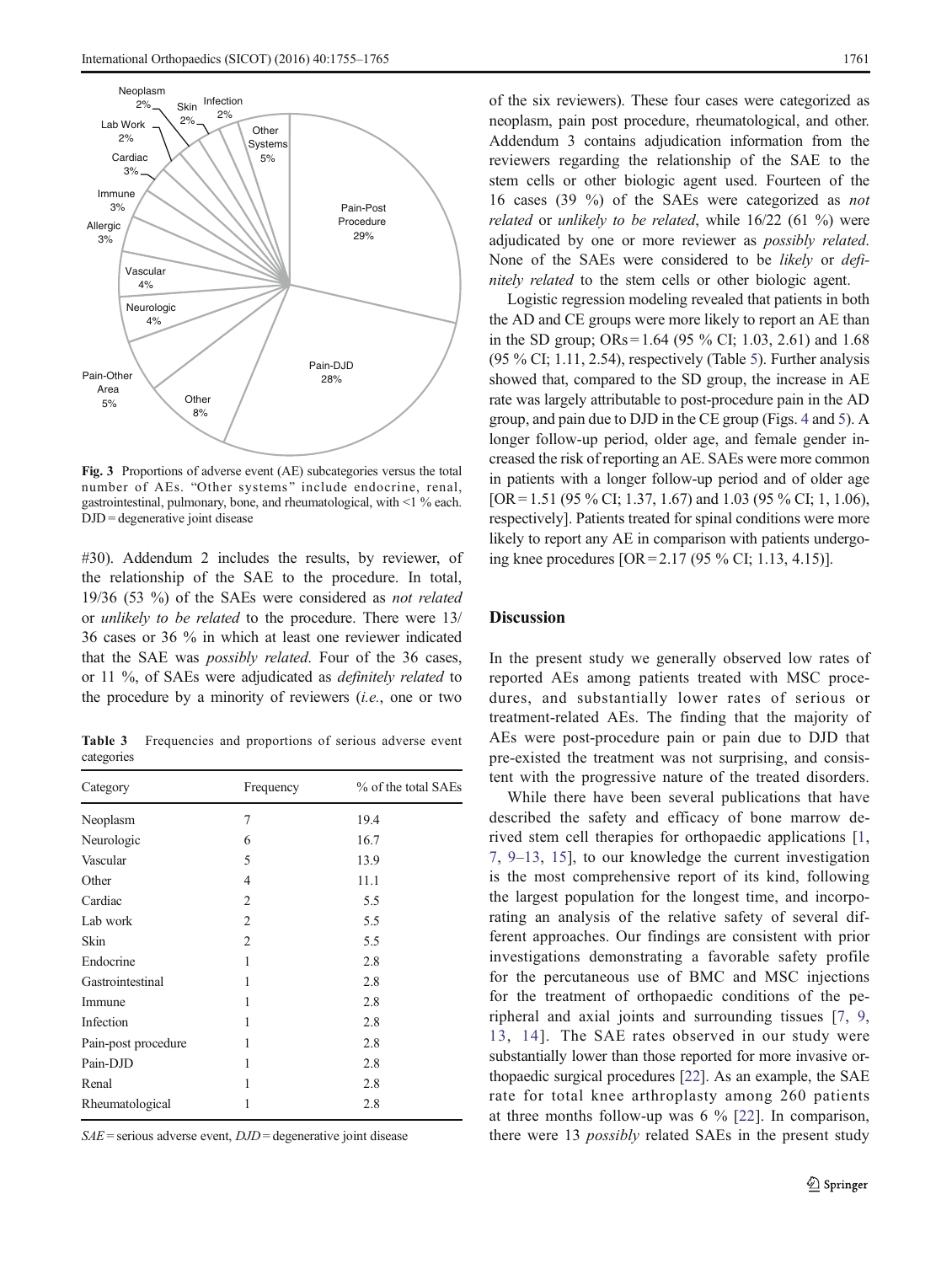Table 4 Adjudication of serious<br>adverse events

<span id="page-7-0"></span>

| <b>Table 4</b> Adjudication of serious<br>adverse events | Reviewer               |              |        | 2<br>3         |        | 4                |        | 5              |        | 6            |        |                |        |
|----------------------------------------------------------|------------------------|--------------|--------|----------------|--------|------------------|--------|----------------|--------|--------------|--------|----------------|--------|
|                                                          |                        |              |        |                |        |                  |        |                |        |              |        |                |        |
|                                                          |                        | N            | $(\%)$ | N              | $(\%)$ | N                | $(\%)$ | N              | $(\%)$ | N            | $(\%)$ | N              | $(\%)$ |
|                                                          | Pre-existing condition |              |        |                |        |                  |        |                |        |              |        |                |        |
|                                                          | No                     | 27           | (75)   | 22             | (61.1) | 20               | (55.6) | 21             | (67.7) | 30           | (83.3) | 24             | (66.7) |
|                                                          | Yes                    | 9            | (25)   | 14             | (38.9) | 16               | (44.4) | 10             | (32.3) | 6            | (16.7) | 12             | (33.3) |
|                                                          | Relation to procedure  |              |        |                |        |                  |        |                |        |              |        |                |        |
|                                                          | Not related            | 10           | (27.8) | 19             | (52.8) | 27               | (75)   | 23             | (74.2) | 22           | (61.1) | 25             | (69.4) |
|                                                          | Unlikely               | 19           | (52.8) | 5              | (13.9) | 4                | (11.1) | 1              | (3.2)  | 12           | (33.3) | 4              | (11.1) |
|                                                          | Possible               | 7            | (19.4) | 8              | (22.2) | 5                | (13.9) | $\overline{4}$ | (12.9) | 2            | (5.6)  | 6              | (16.7) |
|                                                          | Definite               | $\mathbf{0}$ | (0)    | $\overline{4}$ | (11.1) | $\mathbf{0}$     | (0)    | 3              | (9.7)  | $\mathbf{0}$ | (0)    |                | (2.8)  |
|                                                          | Relation to stem cells |              |        |                |        |                  |        |                |        |              |        |                |        |
|                                                          | Not related            | 8            | (22.2) | 20             | (55.6) | 21               | (58.3) | 10             | (32.3) | 21           | (58.3) | 17             | (47.2) |
|                                                          | Unlikely               | 25           | (69.4) | 4              | (11.1) | 14               | (38.9) | 13             | (41.9) | 11           | (30.6) | 6              | (16.7) |
|                                                          | Possible               | 3            | (8.3)  | 10             | (27.8) | 1                | (2.8)  | 8              | (25.8) | 3            | (8.3)  | 13             | (36.1) |
|                                                          | Definite               | $\mathbf{0}$ | (0)    | 2              | (5.6)  | $\boldsymbol{0}$ | (0)    | $\mathbf{0}$   | (0)    |              | (2.8)  | $\overline{0}$ | (0)    |
|                                                          |                        |              |        |                |        |                  |        |                |        |              |        |                |        |

Reviewer 1 = attending physician; Reviewer 2–6 = independent reviewers.

among 2372 patients, approximately 0.55 %, and only four of these SAEs  $(0.17 \%)$  were deemed *definitely* related to the procedure. While SAEs related to stem cell injections can and do occur, prior authors have indicated that the rate is not greater than that observed with other types of intra-articular injections, such as hyaluronic acid injections [\[23](#page-10-0)]. The findings in the present investigation reinforce this conclusion.

The differences observed in the AE rates between the treatment groups were not directly attributed to the treatment but

Table 5 Odds ratios and 95 % confidence interval (CI) of reporting adverse events, serious adverse events, and treatment-related adverse events for treatment types and potential confounding factors

| Effect               | OR (95 % CI) of<br>Any adverse event | OR (95 % CI) of<br>Serious adverse events | OR (95 % CI) of<br>Treatment-related<br>adverse events |
|----------------------|--------------------------------------|-------------------------------------------|--------------------------------------------------------|
| Treatment type       |                                      |                                           |                                                        |
| Group AD             | $1.64(1.03-2.61)$ *                  | $2.78(0.8-9.66)$                          | $1.42(0.83 - 2.44)$                                    |
| Group CE             | $1.68(1.11-2.54)$ *                  | $2.80(0.88-8.94)$                         | $0.92(0.55-1.56)$                                      |
| Group SD (eeference) |                                      |                                           | 1                                                      |
| Follow-up (in years) | $1.51(1.37-1.67)$ *                  | $1.6(1.26-2.03)$ *                        | $1.4(1.24-1.58)$ *                                     |
| Age (in years)       | $1.01(1-1.02)$ *                     | $1.03(1-1.06)$ *                          | $1(0.99-1.01)$                                         |
| Gender               |                                      |                                           |                                                        |
| Female               | $1.49(1.13-1.96)$ *                  | $1.95(0.99-3.84)$                         | $1.26(0.9-1.77)$                                       |
| Male (reference)     |                                      | 1                                         | 1                                                      |
| Joint/body area      |                                      |                                           |                                                        |
| Foot/ankle           | $1.12(0.65-1.9)$                     |                                           | $1(0.53-1.91)$                                         |
| General              | $1.78(0.3-10.36)$                    |                                           | $0.9(0.1-7.85)$                                        |
| Hand/elbow           | $1.08(0.46-2.56)$                    |                                           | $0.86(0.3-2.45)$                                       |
| Hip                  | $1.23(0.87-1.73)$                    |                                           | $0.82(0.52-1.3)$                                       |
| Shoulder             | $1.07(0.6-1.88)$                     |                                           | $0.88(0.43-1.81)$                                      |
| Spine                | $2.17(1.13-4.15)$ *                  |                                           | $2.46(1.19-5.08)*$                                     |
| Knee (reference)     |                                      |                                           |                                                        |

 $OR =$  odds ratio;  $CI =$  confidence interval;  $AE =$  adverse event;  $SAE =$  serious adverse events; treatment-related  $AE =$  AEs definitely or possibly related to procedure or stem cells;  $SD$  = same-day bone marrow concentrate;  $AD$  = bone marrow concentrate with adipose graft;  $CE$  = culture expanded stem cells; \* = statistically significant; Due to the low SAE frequency per joint/body area category; the joint/body area variable was removed from the SAE logistic regression model.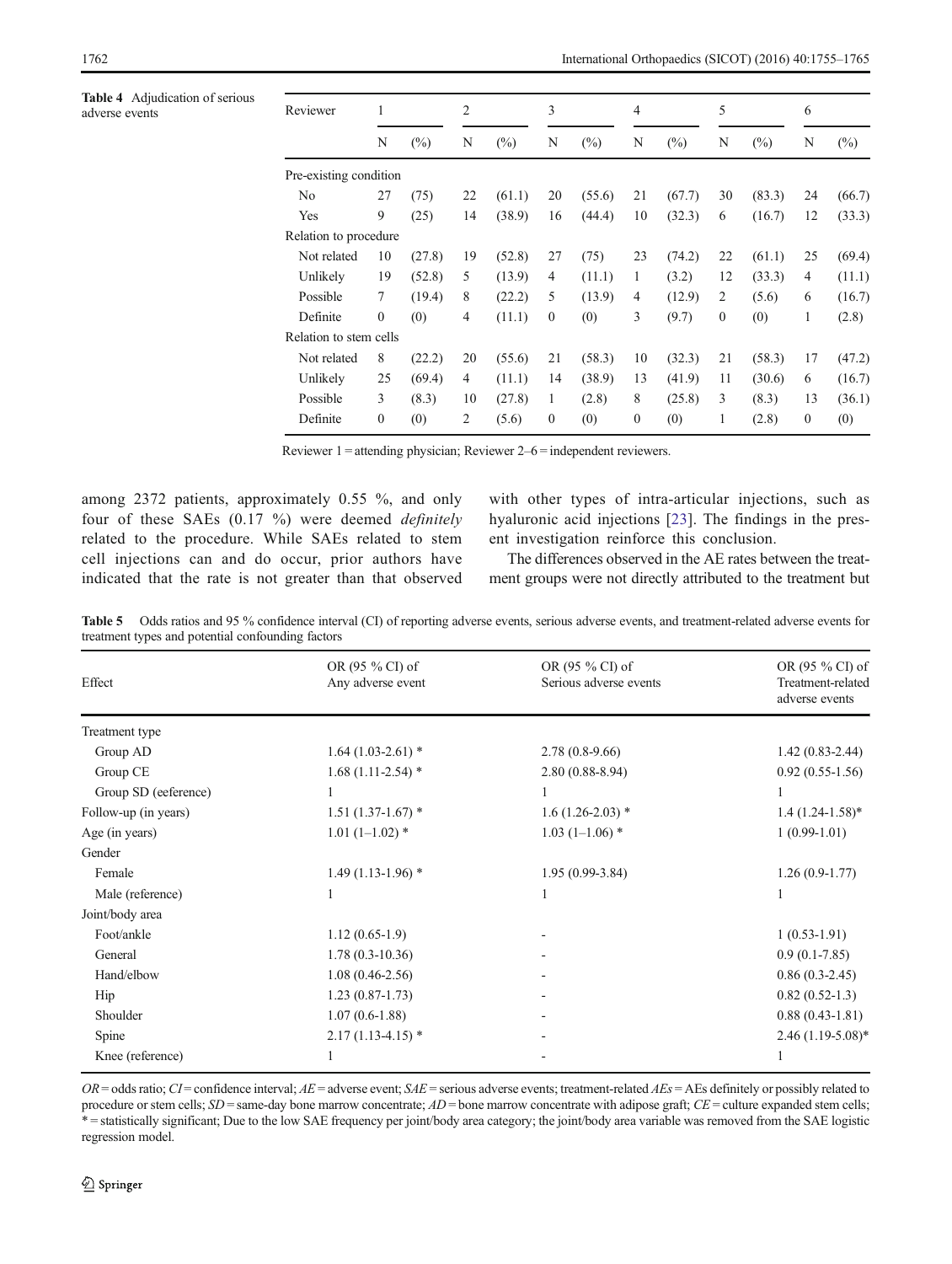<span id="page-8-0"></span>Fig. 4 Incidence of the most common adverse event categories, per 100 person-years  $(PY)$ . SD = same-day bone marrow concentrate;  $AD = bone$ marrow concentrate with adipose graft; CE = culture expanded stem cells; DJD = degenerative joint disease



rather to symptoms of progressive degenerative disease. Thus, the group that was tracked for the longest time (the culture expanded [CE] group) also had the highest incidence of AEs resulting from worsening of the treated condition over time. This observation is consistent with the natural history of painful degenerative joint disease [\[24,](#page-10-0) [25\]](#page-10-0). Further, the AEs reported in the first months of follow-up differ from those reported after several years of follow-up. For example, treatment-related AEs, including post-procedural pain, are more likely to be reported in the earliest few weeks after treatment; while unrelated or more serious AEs, such as neoplastic and cardiovascular events, are more likely to be reported after several years of follow-up (i.e., as patients age). The higher rate of AEs in the adipose graft (AD) BMC group versus the BMC only group (SD) was largely attributed to postprocedural pain. This difference may be explained by the pro-inflammatory effects of residual adipose oil in the injectate [\[26\]](#page-10-0).

Of the seven reported cases of neoplasm among the registry patients, none occurred at the site of implantation despite all injections being confirmed with imaging guidance. Given the number and age of the patients followed in the registry, and the amount of time that the patients were followed, some cases of cancer were expected. According to the National Cancer Institute, the annual incidence of cancer in the U.S. population in 2011 was 0.44 % (438 cases per 100,000 individuals), and 0.78 % in adults 50–64 years [[27\]](#page-10-0). In contrast, we observed a lower annual cancer rate (0.14 %) among our registry participants. These findings are consistent with previous reports indicating no increased risk of tumor formation following BMC injections or treatment with culture-expanded MSCs [\[9](#page-10-0), [11,](#page-10-0) [13,](#page-10-0) [15](#page-10-0)].

Older age and longer follow-up times increased the risk of reporting of both AEs and SAEs. These findings are explained both by the fact that morbidity increases with age [\[28](#page-10-0)], and that older patients are more likely to report adverse events



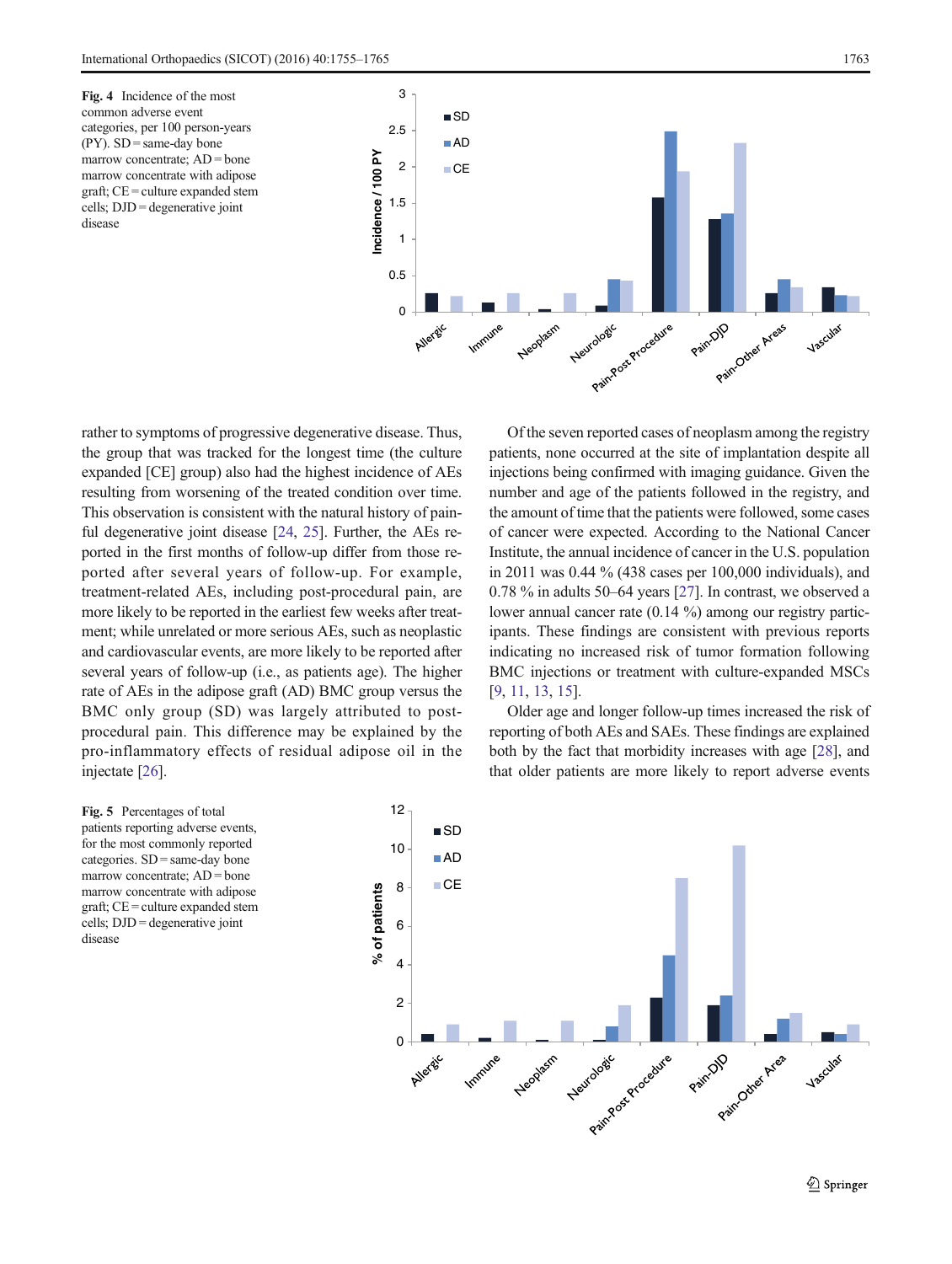<span id="page-9-0"></span>after orthopaedic procedures [\[29](#page-10-0)]. A gender effect was also observed, in that women were more likely than men to report AEs. While the nature of the registry data makes it difficult to determine the reason for this disparity, previous authors have noted that women are more likely to report post-operative pain after arthroscopic procedures [[30](#page-10-0)]. Patients who underwent treatment for degenerative joint and disc changes in the spine also had a higher rate of AE reporting, including AEs related to the treatment. Most of the reports in this group were of pain due to degenerative joint disease and post-procedural pain. While the explanation for this observation is not readily apparent; it could be due to the nature of the treated condition or it could be entirely due to differences in treatment efficacy. Further study would be required to provide more meaningful insight.

The results of the SAE adjudication by the attending physician and the panel of independent and blinded reviewers indicated good agreement on the categorization of preexisting conditions, with majority agreement on 34 of 36 SAEs. One of the cases in which a minority of reviewers judged an SAE to be related concerned a neoplasm that a single reviewer opined was definitely related to the mechanics of the draw or re-implant injection procedure (the other five reviewers judged the relationship to be unlikely or not related). The SAE concerned a patient who was diagnosed with aggressive stomach cancer three weeks following a knee BMC injection, and who died from the disease at approximately two months following the injection. The protocol of the blinded adjudication process made impossible any follow up with the reviewer for an explanation as to why he or she believed that the stomach cancer, which likely pre-existed the procedure in nearly the same state as it was in three weeks following the procedure, was definitely related.

Another SAE, consisting of severe post-procedure swelling, was judged by two reviewers as definitely needle trauma related, and two reviewers judged the condition as definitely caused by the stem cells or other injectates. A rheumatologic condition was deemed to be definitely related to an injection by two reviewers. In that case, the patient presented with severe knee swelling after a pre-injection procedure with hypertonic dextrose. The joint was drained and found to be purulent, but gram stain and culture were negative. Ultimately synovial fluid crystalline structures were revealed and a diagnosis of gout was made. Because of the pre-injection complication the patient did not undergo the stem cell injection.

An SAE following treatment of a degenerated and painful intervertebral disc was judged to be to be definitely related to the trauma of the stem cell injection by two reviewers. In that case, at approximately eight months post-procedure, the patient sustained an acute disc herniation at the injected level. Three of the reviewers considered the SAE to be possibly related and one determined that it was unlikely to be related to the injection. It is certainly plausible that the needle trauma could have

resulted in injury to the disk annulus, resulting in structural compromise and the latent herniation.

The strengths of the current study are its large patient population, the fact that data was collected from multiple centers, that SAEs were adjudicated by multiple independent and blinded reviewers, that AE/SAE rates of multiple treatment types are compared, and that unlike prior large studies all AEs were reported and classified. The main weaknesses of the current research are that it is based on data accessed from a treatment registry. Thus, there is no control group with which the frequency and type of observed illnesses could be compared. Further, the majority of AEs were patient reported. Despite the fact that repeated efforts were made to contact non-responders and all treating physicians were encouraged to report any possible complications while patients were under their care, it is possible that adverse events were underreported to some degree.

# Conclusion

To our knowledge, the present investigation is the first report to compare the clinical safety of different bone marrow derived stem cell therapies to treat orthopedic diseases and the first multi-site, large scale report of all AEs in stem cell treated orthopaedic patients. We found that the lowest rate of adverse events was among those patients receiving BMC injections alone, but the higher rate of AEs for BMC plus adipose and cultured cells was readily explained by the nature of the therapy or the longer follow-up. There was no clinical evidence to suggest that treatment with MSCs of any type in this study increased the risk of neoplasm. Although efficacy is best demonstrated with randomized controlled clinical trials, it is reasonable to conclude that the results of the present study add to the existing body of evidence showing the safety of MSC based therapies for orthopaedic conditions.

Acknowledgments Steve Gorin, M.D. and R. Amadeus Mason M.D. for acting as independent adjudicators for SAEs.

Open Access This article is distributed under the terms of the Creative Commons Attribution 4.0 International License (http:// creativecommons.org/licenses/by/4.0/), which permits unrestricted use, distribution, and reproduction in any medium, provided you give appropriate credit to the original author(s) and the source, provide a link to the Creative Commons license, and indicate if changes were made.

# References

1. Hernigou P, Beaujean F (1997) Pseudarthrosis treated by percutaneous autologous bone marrow graft. Rev Chir Orthop Reparatrice Appar Mot 83(6):495